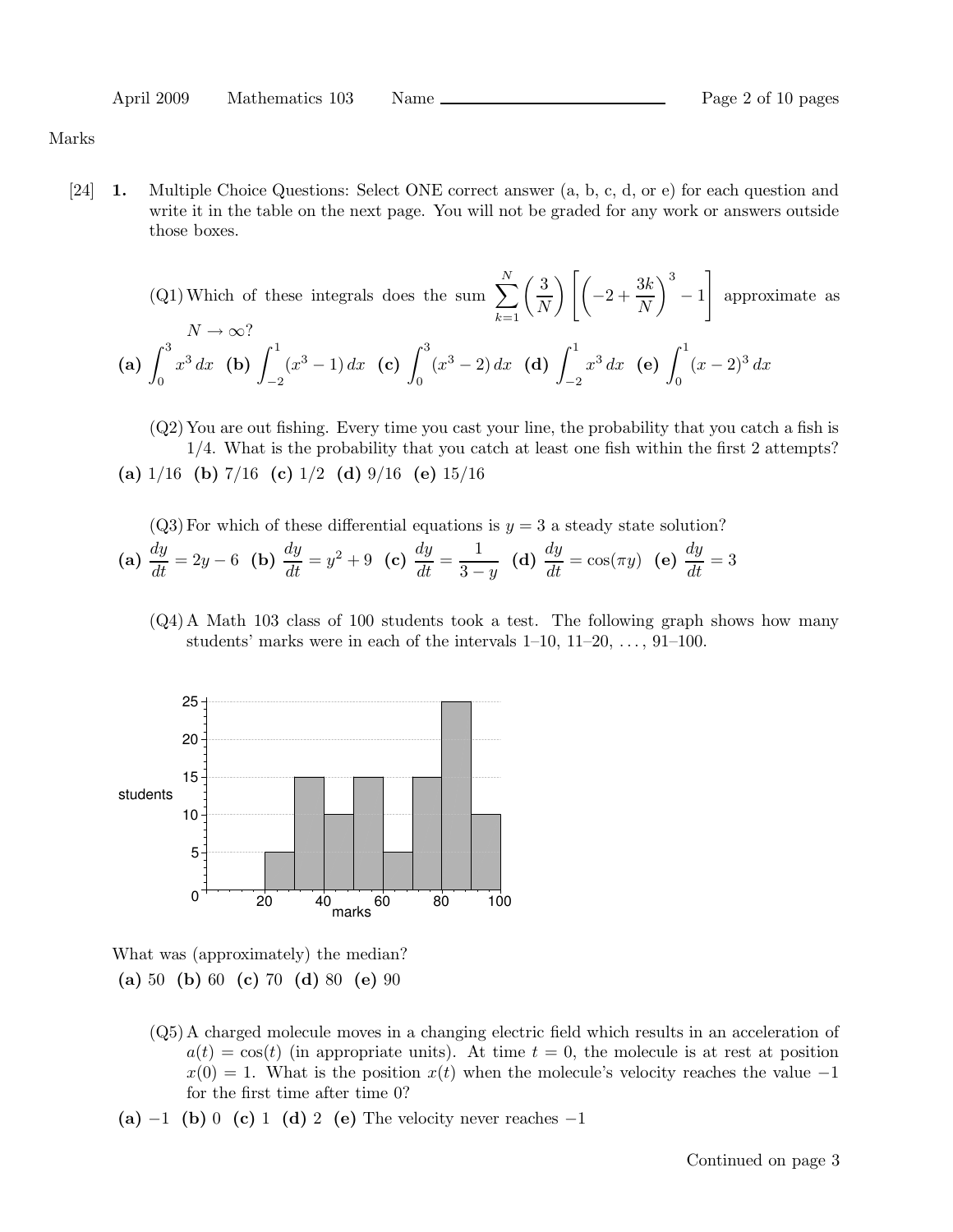(Q6)Each mouse born with a certain genetic mutation has probability 0.7 of contracting a certain disease. Out of 10 mice born with the mutation, the probability that exactly 8 will contract the disease is

```
(a) 45(.7)^8(.3)^2 (b) 0.7(0.3)^7 (c) 1/11 (d) 8/10 (e) 45/2^{10}
```

| $Q^{\intercal}$ | Q2 | Q3 | Q4 | Q5 | Q6 |
|-----------------|----|----|----|----|----|
|                 |    |    |    |    |    |
|                 |    |    |    |    |    |

NOTE: carefully check to ensure that you have correctly matched the response with the relevant questions. Only answers in this table using letters a, b, c, d, or e will be graded for Problem 1. Illegible or ambiguous responses will not receive marks.

[6] 2. Using the fact that

$$
\frac{1}{1-x} = \sum_{k=0}^{\infty} x^k
$$

for x near zero, find the Taylor series for the function  $f(x) = \frac{1}{x+1}$  $\frac{1}{(1-x)^2}$  valid for x near zero.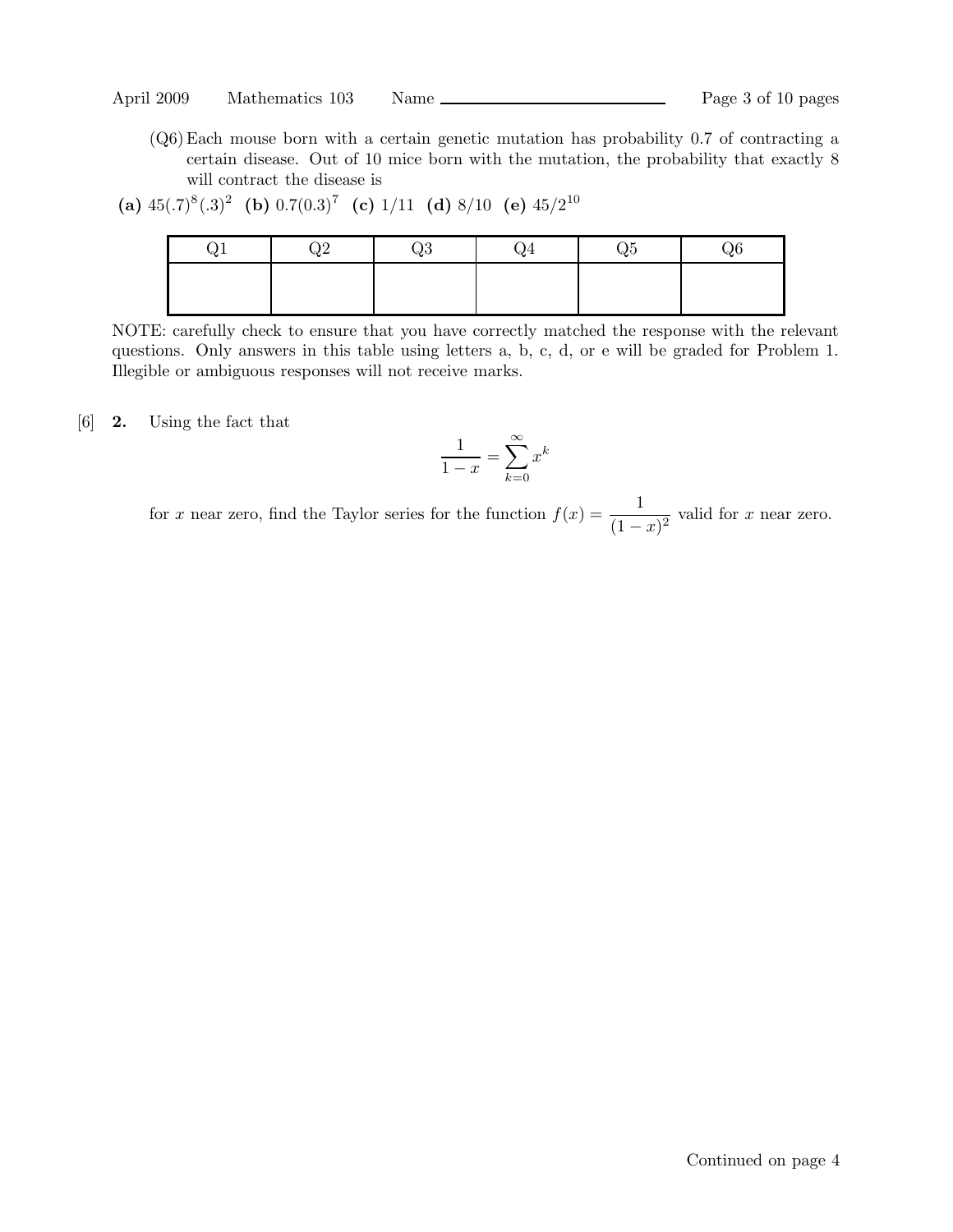April 2009 Mathematics 103 Name Rage 4 of 10 pages

[10] 3. Consider the differential equation

$$
\frac{dx}{dt} = \frac{x^2 - 2}{2x}
$$

(a) Solve the differential equation by separation of variables.

$$
x(t) =
$$

(b) Find the solution with the initial condition  $x(0) = 2$ .

$$
x(t) =
$$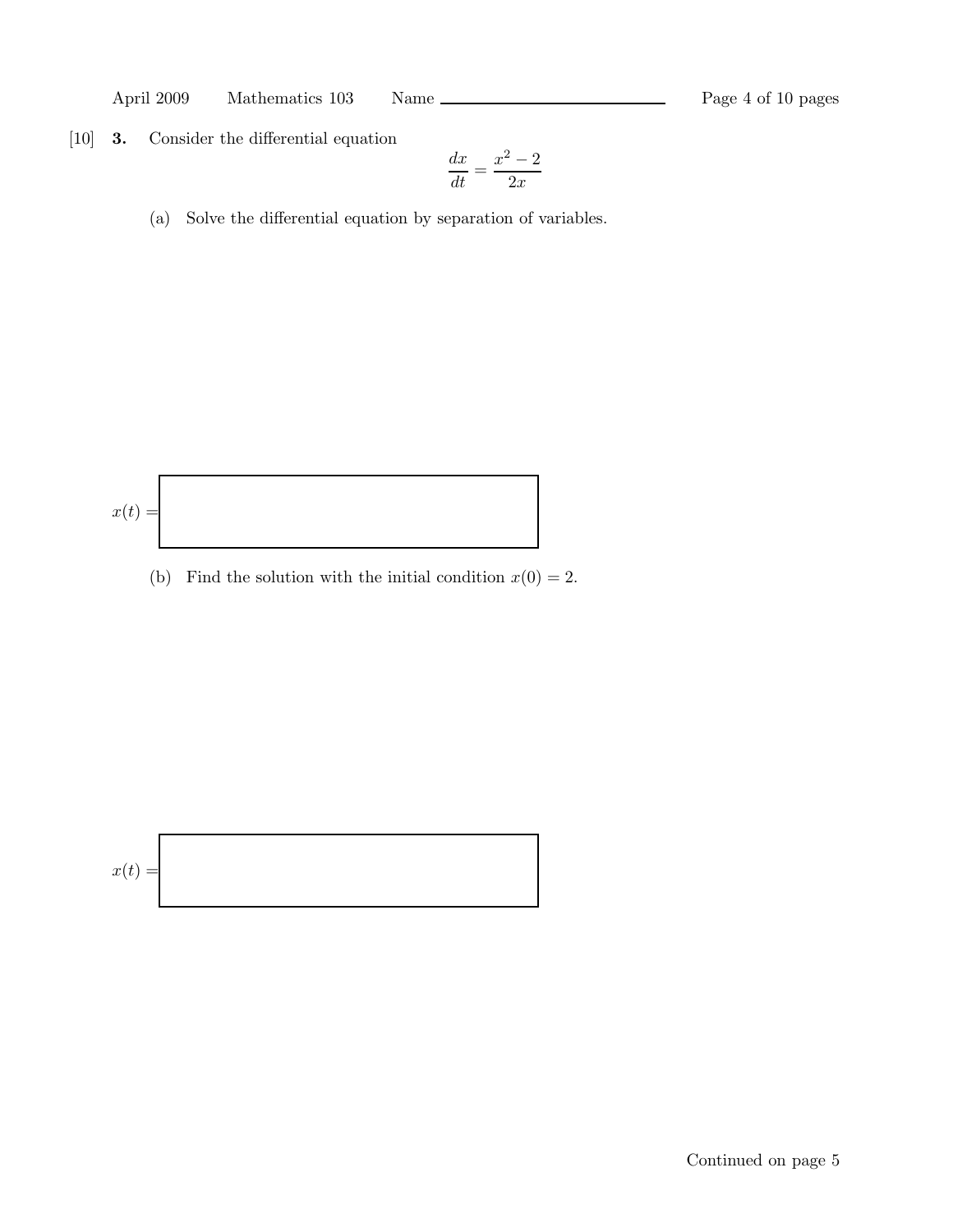[15] 4. Find the following integrals:

(a) 
$$
\int_{-1}^{0} \frac{1}{\sqrt{1-x}} dx
$$

(b) 
$$
\int x(\ln(x))^2 dx
$$

(c) 
$$
\int \frac{x+7}{(x-3)(x+2)} dx
$$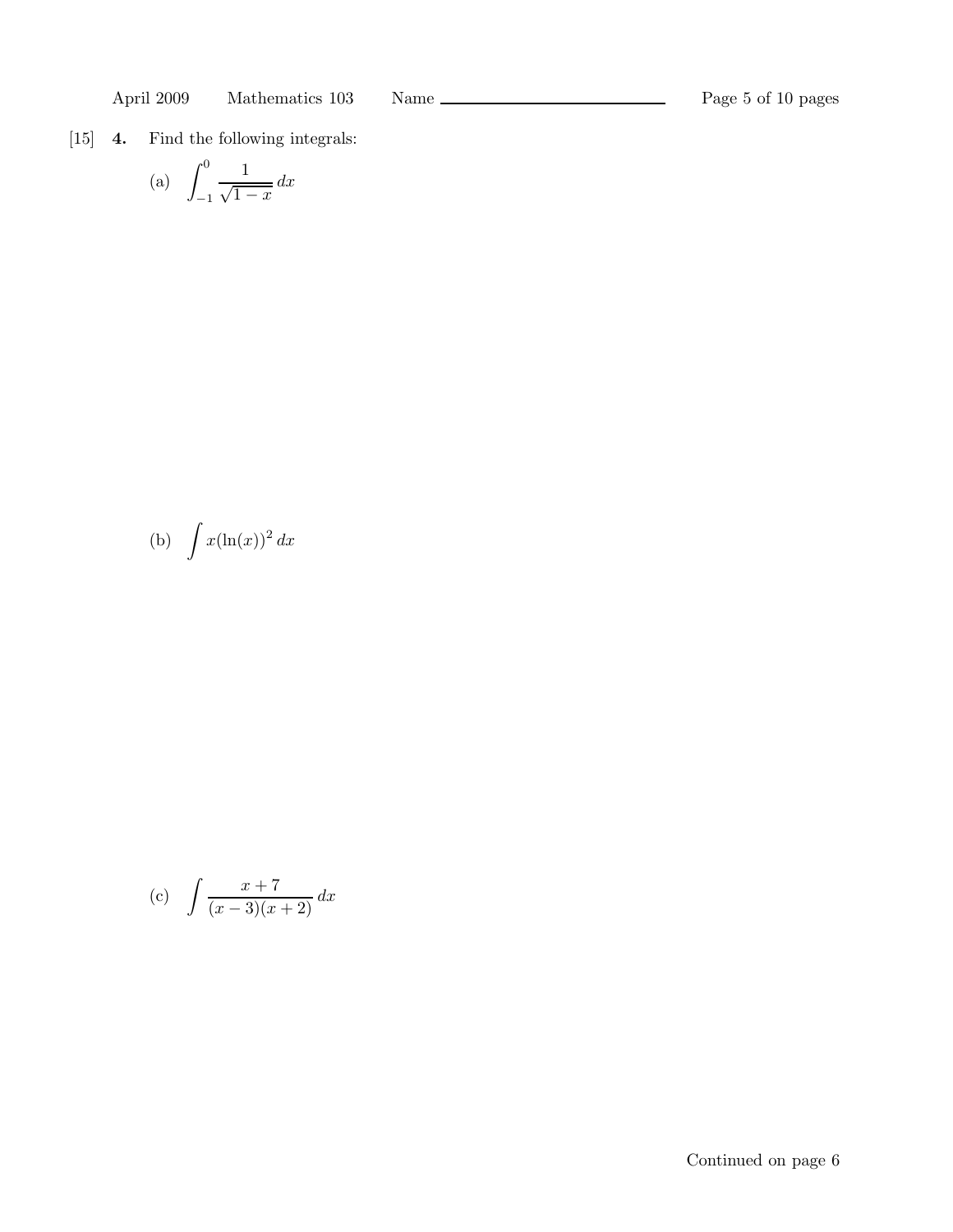[12] 5. A carrot has the shape formed by revolving the region under the graph of  $f(x) = \sqrt{14 - x^2}$ for  $0 \le x \le 12$  cm about the x axis. The concentration of vitamin A is found to vary in the carrot with x according to  $c(x) = \frac{1}{16}$  $\frac{1}{12}e^{-x/12} \frac{mg}{cm^3}$  $\frac{mg}{cm^3}$ .



(a) What is the volume of the carrot?



(b) What is the total amount of vitamin A in the carrot?

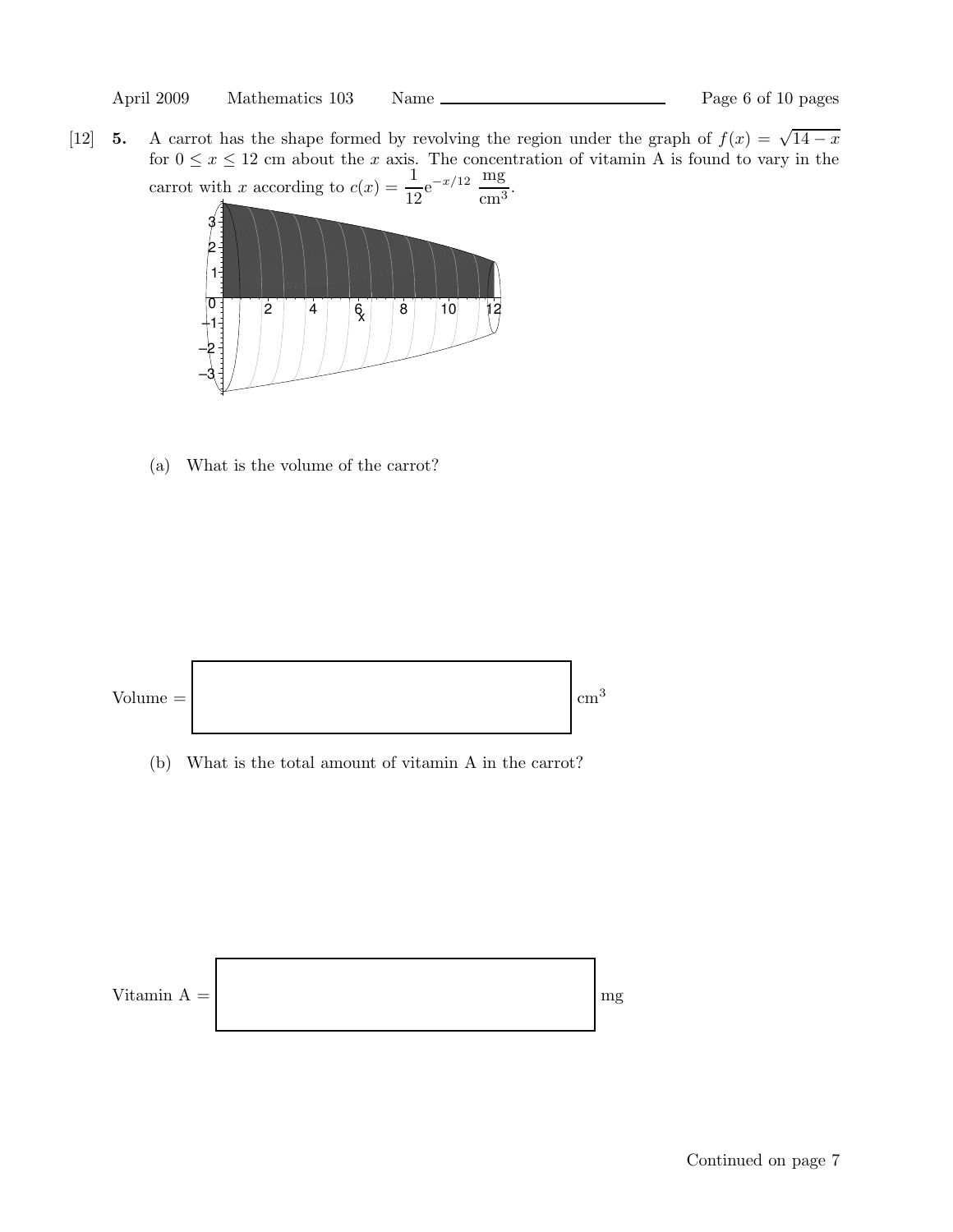#### April 2009 Mathematics 103 Name Page 7 of 10 pages

(c) You want to cut the carrot at a certain value of x, obtaining two pieces of equal volume. How many centimetres from  $x = 0$  do you have to cut?



[9] 6. Seeds are dispersed from a tree in all directions uniformly. The density of seeds that land on the ground at a distance  $r$  away is approximately described by the function:

$$
s(r) = 50 \sin\left(\frac{\pi r}{10}\right) \text{ seeds/m}^2 \quad 0 \le r \le 10 \text{ m}
$$

(a) At what distance from the tree are the seeds most densely distributed?



(b) What is the total number of seeds on the ground within a 10 m radius of the tree?

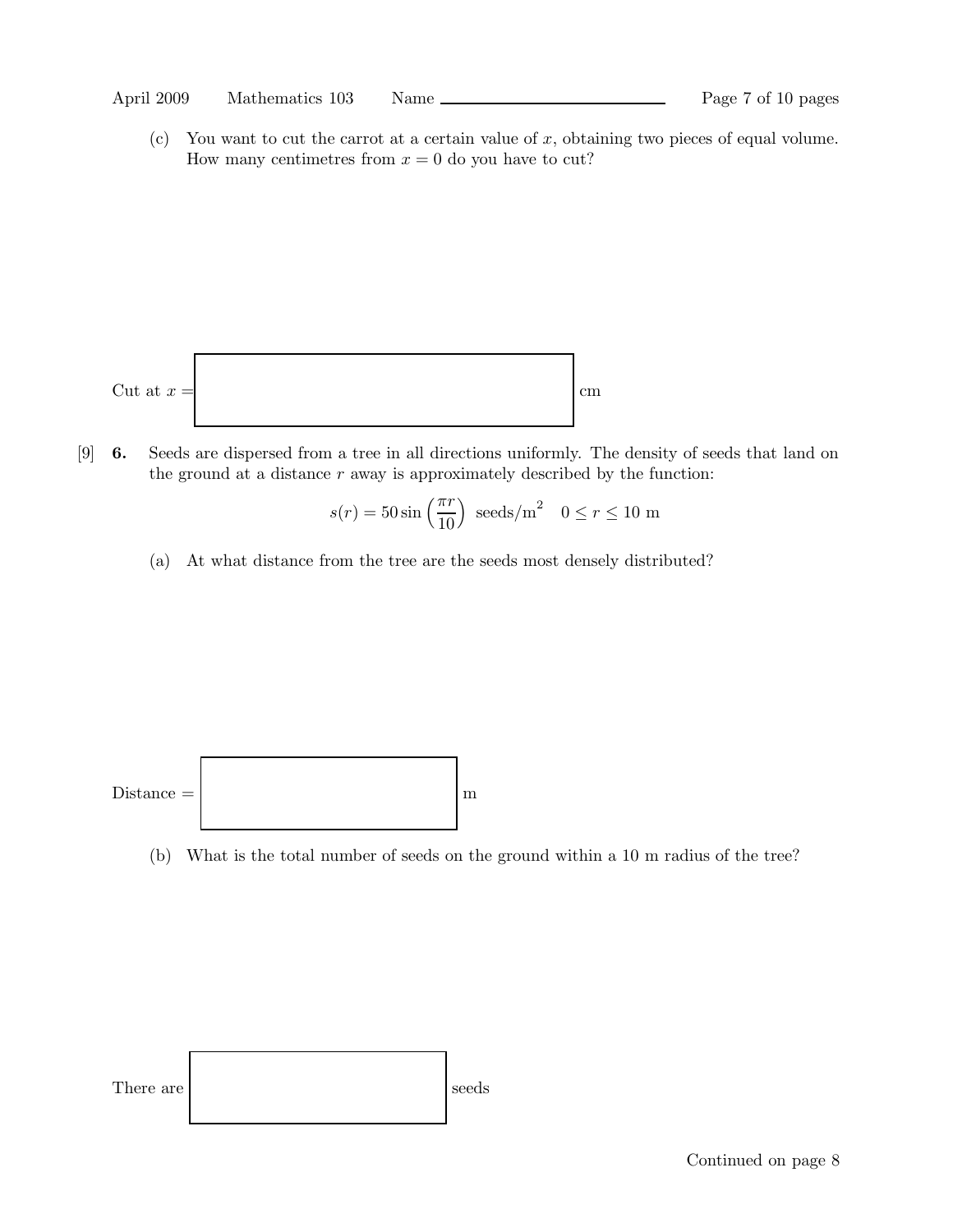[12] 7. Streptococcus viridans bacteria divide along a preferred axis and therefore form chains when they divide. You study a population of  $S$ . viridans in a blood culture. Let  $X$  be the length  $(in \mu m)$  of a randomly chosen chain. Its distribution is described by the probability density function

$$
p(x) = \frac{1}{x}, \qquad 1 \le x \le e
$$

(a) Find the expected length of a chain (i.e. the expected value of  $X$ ).



(b) What is the probability of finding a chain of length at most  $2 \mu m$ ?

$$
P\left\{X\leq 2\right\}=\boxed{\phantom{\bigg|}}
$$

(c) Find the standard deviation of X.

$$
\sigma = \left\lfloor \mu m \right\rfloor
$$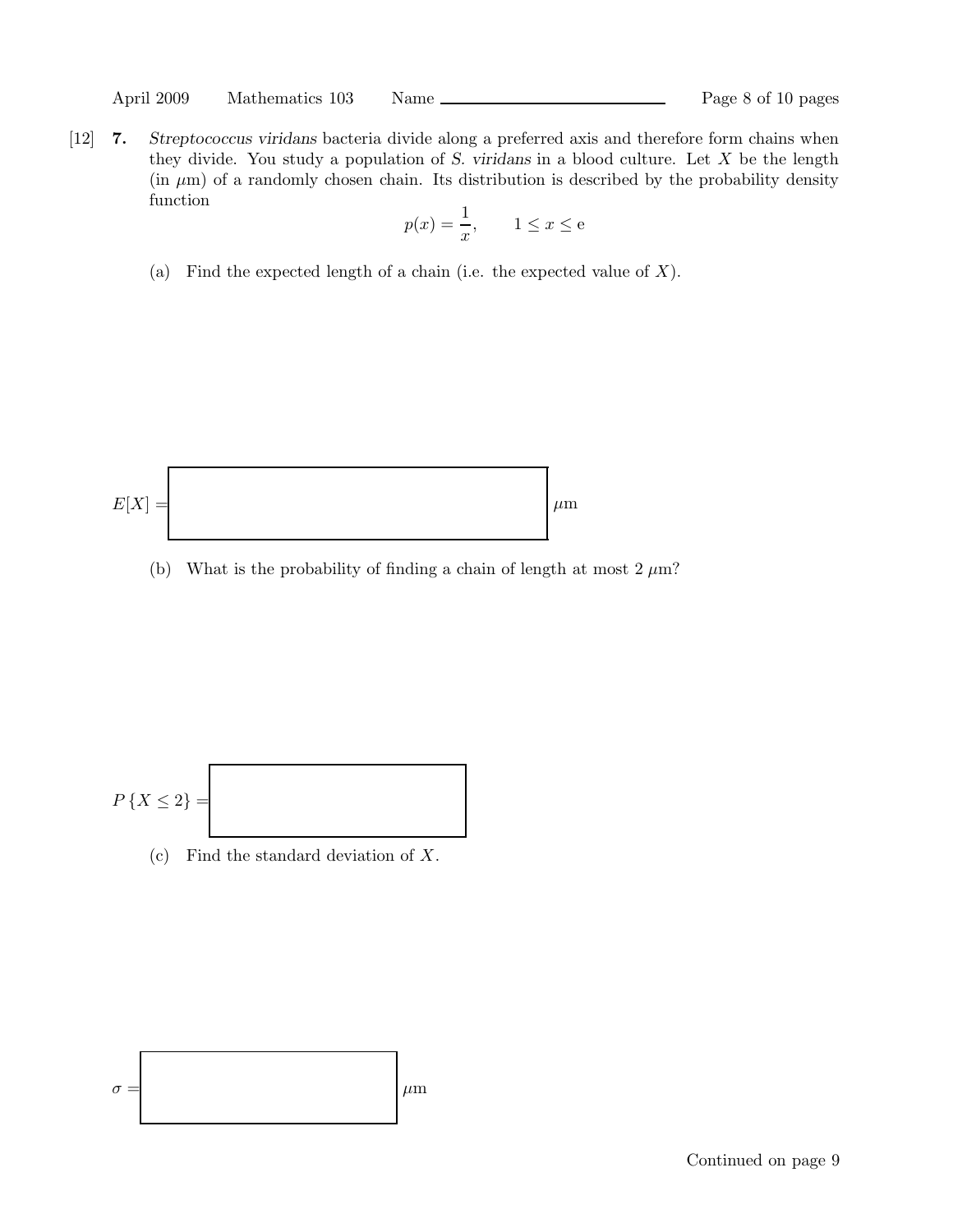|  | April 2009 | Mathematics 103 | Name |
|--|------------|-----------------|------|
|--|------------|-----------------|------|

- [12] 8. The growth rate of a plant during the first week after germination is given by  $g(t) = a e^{t/2}$  $mm/day$ , where the time t is measured in days, and a is a constant.
	- (a) Determine the height of the plant  $h(t)$  as a function of the time t, assuming that it was zero at time  $t = 0$ .



(b) On the first day, the plant grew 1 mm. Determine the constant a.



(c) How much did the plant grow on the fifth day (i.e. between  $t = 4$  and  $t = 5$ )? (If you don't know the constant  $a$ , use  $a = 1$ .)

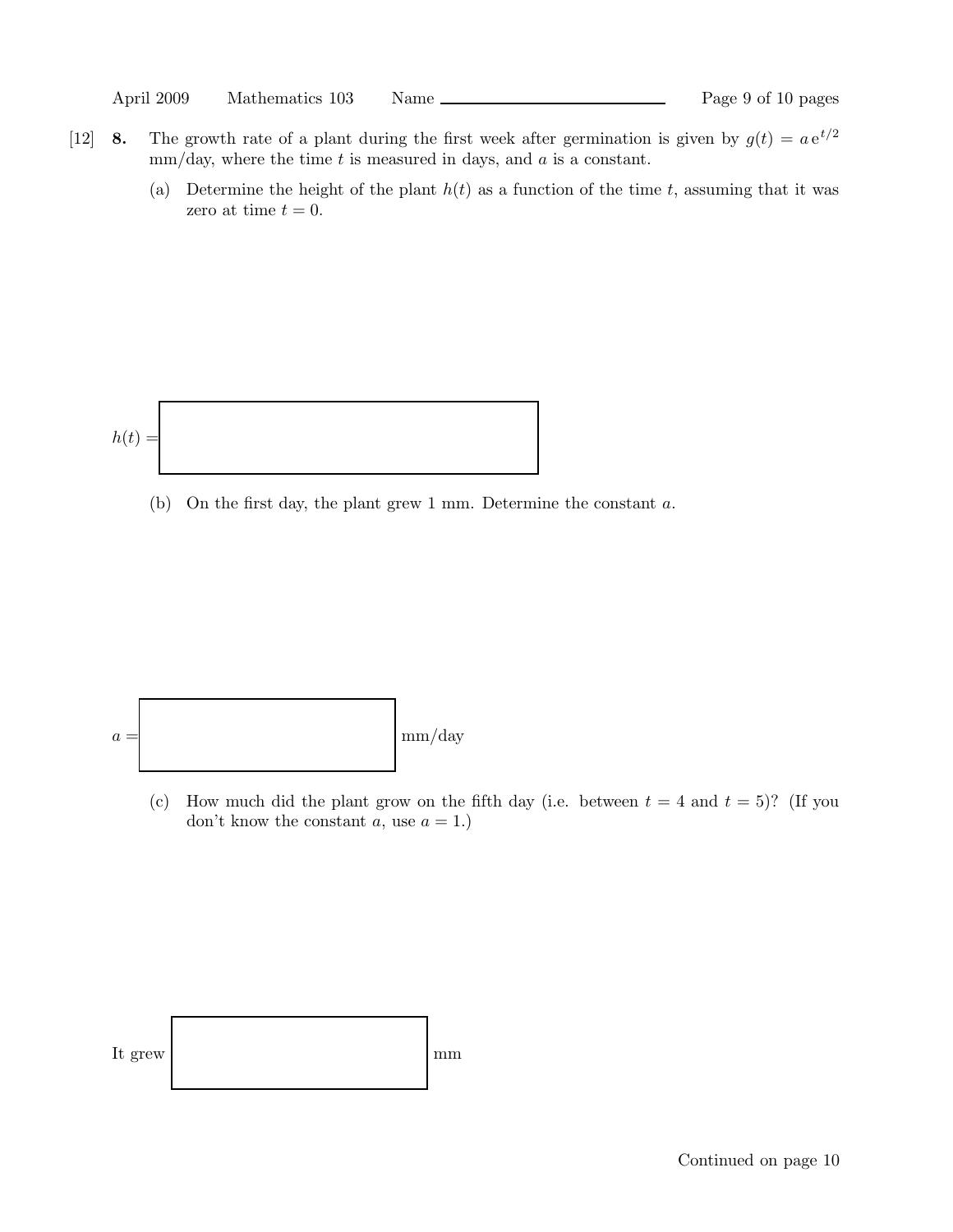# Some useful formulae

$$
\sum_{k=1}^{n} k = \frac{n(n+1)}{2}
$$

$$
\sum_{k=1}^{n} k^2 = \frac{n(n+1)(2n+1)}{6}
$$

$$
\sum_{k=1}^{n} k^3 = \frac{n^2(n+1)^2}{4}
$$

$$
\sin(2x) = 2\sin(x)\cos(x)
$$

$$
\cos(2x) = 2\cos^2(x) - 1 = 1 - 2\sin^2(x)
$$

$$
\tan^2(x) + 1 = \sec^2(x)
$$